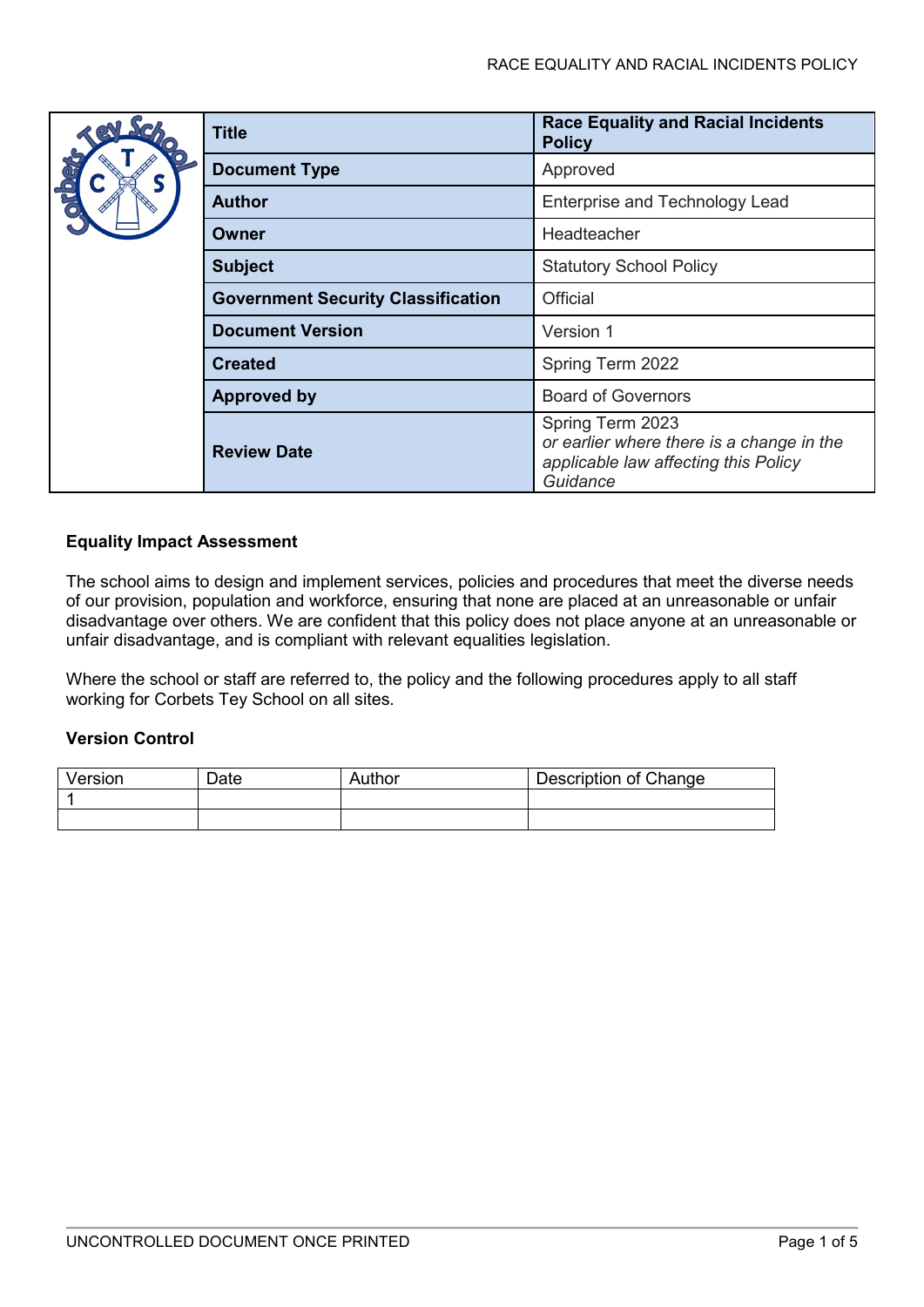### **Introduction**

Corbets Tey School provides an education for all, acknowledging that the society within which we live is enriched by the ethnic diversity, culture and faith of its citizens.

Corbets Tey School strives to ensure that the culture and ethos of the school are such that, whatever the heritage and origins of members of the school community, everyone is equally valued and treats one another with respect. Students should be provided with the opportunity to experience, understand and celebrate diversity.

We recognise:

- The inclusive nature of the National Curriculum and the opportunities the Personal, Social and Health Education (PSHE) curriculum presents for encouraging 'respect for diversity'.
- The importance of celebrating festivals from diverse faiths.
- That minority ethnic groups include Gypsy Travellers, Refugees and Asylum-seekers and less visible minority groups, e.g. Irish.
- The important contribution immigrants and their descendants have made to Britain.
- The importance of Global Citizenship.
- The importance of strong home/school and wider community links.
- Our duty under the Race Relations (Amendment Act 2000) and the Equality Act 2010 to actively promote race equality.
- The recommendations of the inquiry into the death of Stephen Lawrence:

**The definition of institutional racism is** *"the collective failure of an organisation to provide an appropriate and professional service to people because of their culture, colour or ethnic origin. It can be seen or detected in processes, attitudes and behaviour which amount to discrimination through unwitting prejudice, ignorance, thoughtless and racist stereotyping which disadvantage minority ethnic people."*

A **racist incident is** *"any incident which is perceived to be racist by the victim or any other person"*

### **Corbets Tey School will not tolerate racial harassment of any kind. We are committed to**

# **combating racial discrimination.**

### **Actions to ensure Race Equality**

Building on the work we already have in place:

### **The leadership group will**:

- 1. Monitor targets to ensure equal achievement in ethnic groups and act if any difference is found to:
	- Set race equality targets if appropriate
	- Write an action plan to ensure targets are met when appropriate
	- Make this policy known to all teaching and voluntary staff, students and parents.
	- Monitor students by ethnic group (see **Monitoring by Ethnicity** below)
- 2. The Race Equality Policy will be reviewed annually by the Headteacher and Governing Board.
- *3.* We shall adhere to Havering Council guidance on monitoring racist incidents and provide information to the Council as appropriate.
- 4. Endeavour that the governing board and staff team reflects the local community it serves.

### **Racist Incidents**

All racist incidents will be recorded as an incident on the student's CPOMS record and reported to the Governors termly in an anonymised report. The Senior Leadership Team will analyse records for any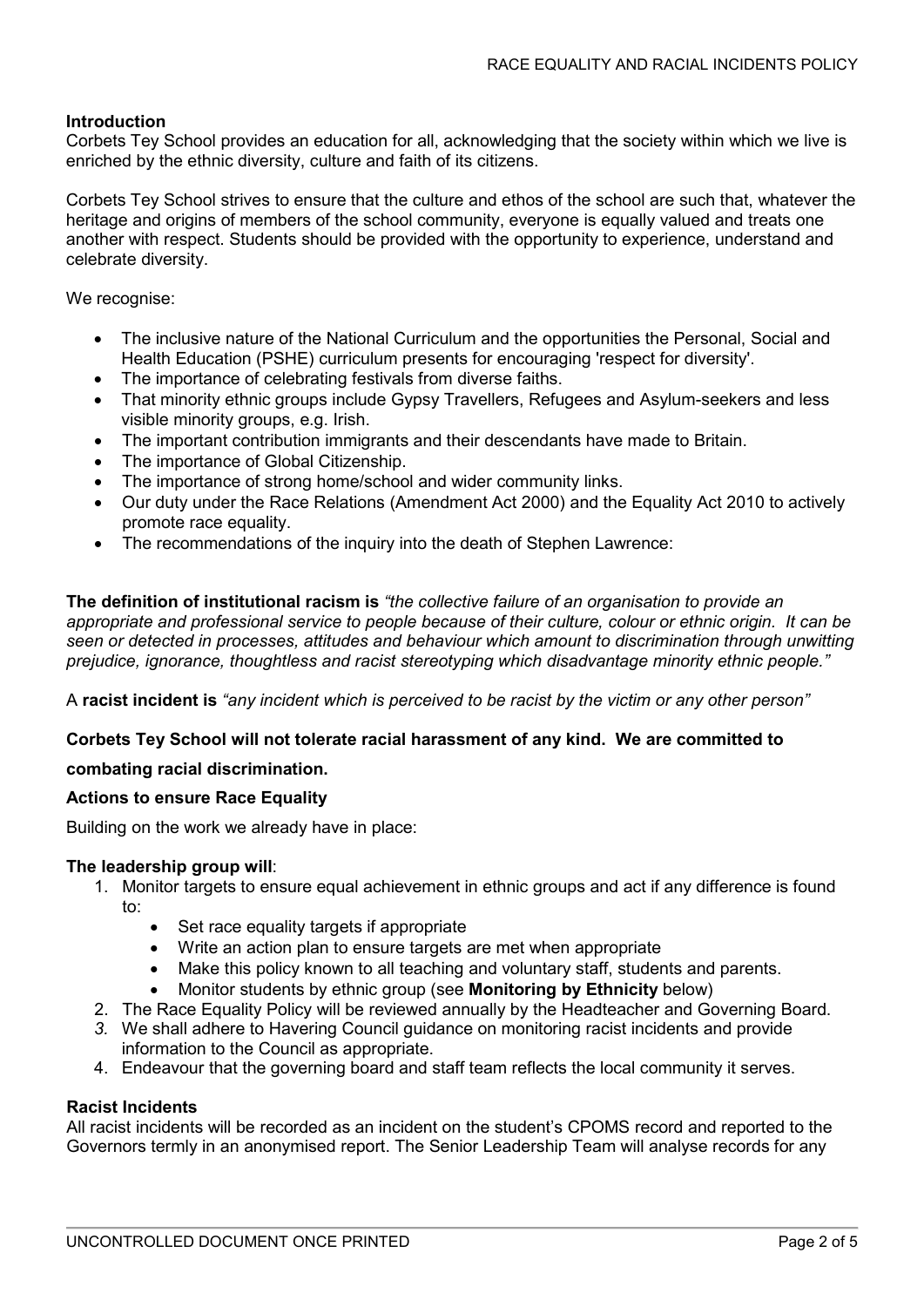emerging patterns and issues. All incidents will be resolved sensitively, in a manner that supports the victim and both sanctions and educates the perpetrator.

See:

Appendix 1 - DEALING WITH SPECIFIC FORMS OF RACIST INCIDENT

### **Students**

Students will all be treated as individuals and with an appropriate approach matched to their understanding, students will be:-

- 1. Made aware of cultural differences and be encouraged to accept them and understand and value them
- 2. Made aware of common similarities whatever culture or creed
- 3. Encouraged to speak their mother tongue
- 4. Encouraged to take pride in their own cultural background
- 5. Taught to respect other people's religion and culture
- 6. Encouraged to pronounce names correctly
- 7. Made aware of each individual's right to the same care, attention and expectations they would accord themselves
- 8. Made aware that racist harassment will not be tolerated
- 9. Encouraged to bring racist incidents to the notice of staff and feel that any such incidents will be dealt with promptly and justly.
- 10. Given the opportunity to discuss issues surrounding racism, and explore possible solutions

# **Staff**

All staff will:

- 1. Be made to feel valued members of the school team
- 2. Be supported to reach their full potential
- 3. Be supported in their professional development
- 4. Have their views, backgrounds and beliefs respected by colleagues
- 5. Act as role models to students and their parents or carers through the positive relationships they foster with colleagues

### **Parents and Carers**

Parents and carers will:

- 1. Be made aware of the Race Equality Policy as their young person enters the school, and will be expected to uphold the ethos of the school.
- 2. Be informed of any racist incident involving their young person, and will be expected to work with the school to resolve the incident.

#### **Other Related School Policies**

Racial equality is included as an implicit aim in all of the school's policies. Repeated racist incidents or a single serious incident may lead to consideration under safeguarding procedures.

#### **Monitoring by Ethnicity**

Corbets Tey School recognises ethnic monitoring as essential to ensure that minority ethnic students are not being disadvantaged, and that monitoring leads to action planning. We will monitor:

- Admissions
- Attainment
- Attendance
- Racist incidents and actions taken
- Exclusions
- Selection & recruitment of staff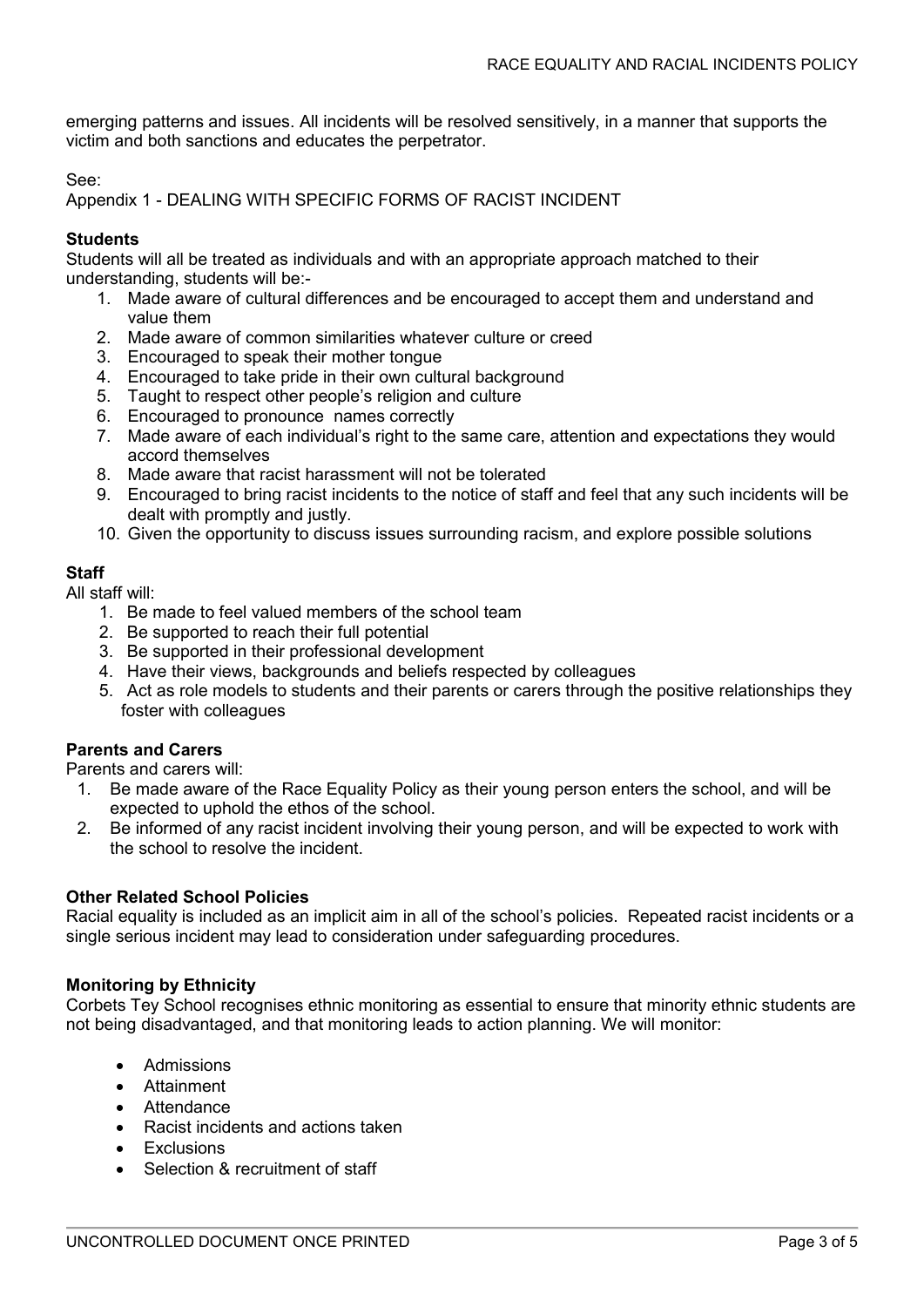• Governing body representation and retention

In order to ensure that our staff and communities support our approach to promoting racial equality we will, as a first step, consult governors and ensure that parents and carers are made aware of the policy.